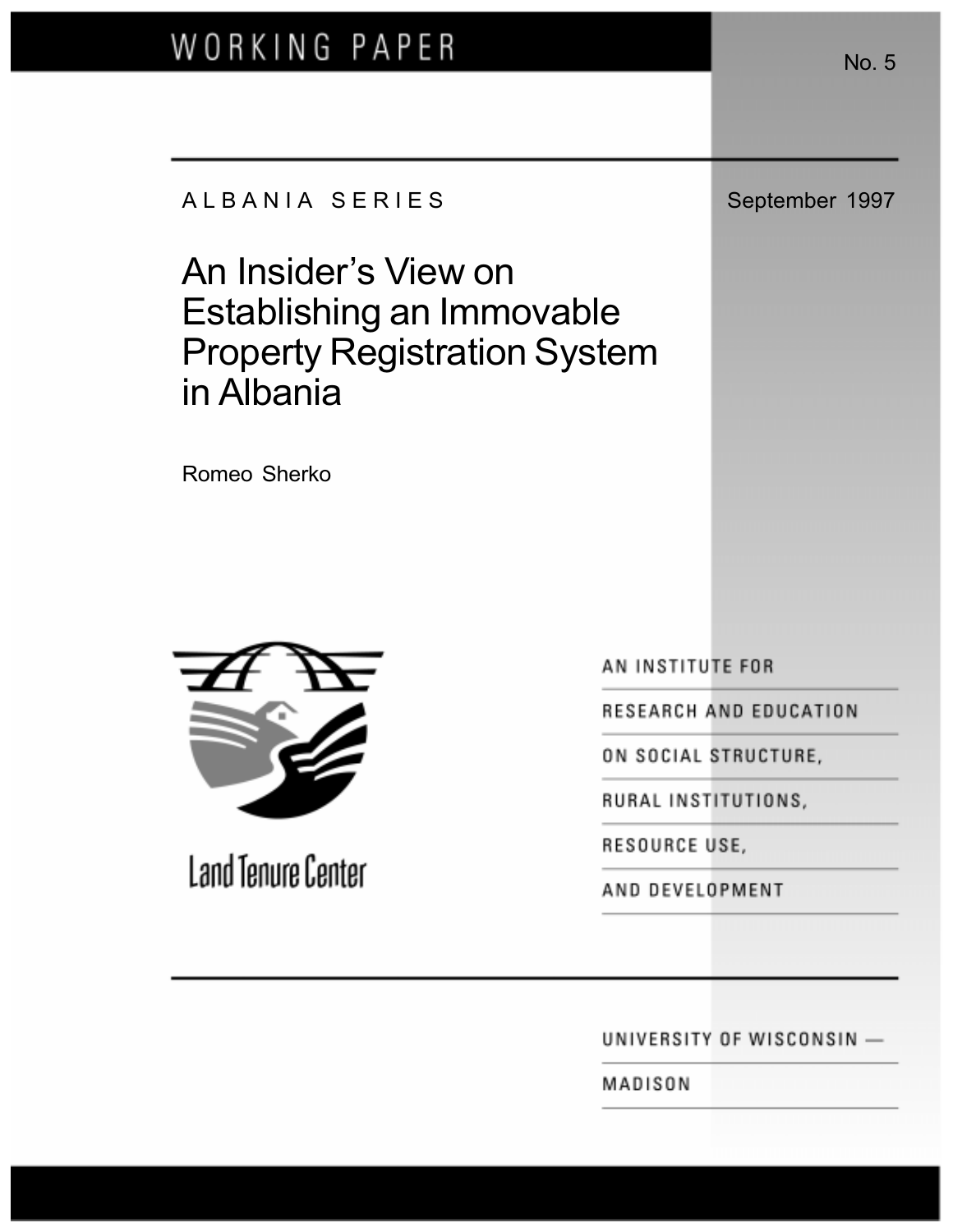## **AN INSIDER'S VIEW ON ESTABLISHING AN IMMOVABLE PROPERTY REGISTRATION SYSTEM IN ALBANIA**

by

**Romeo Sherko**

**WORKING PAPER, NO. 5**

**ALBANIA SERIES**

**Land Tenure Center University of Wisconsin–Madison**

**September 1997**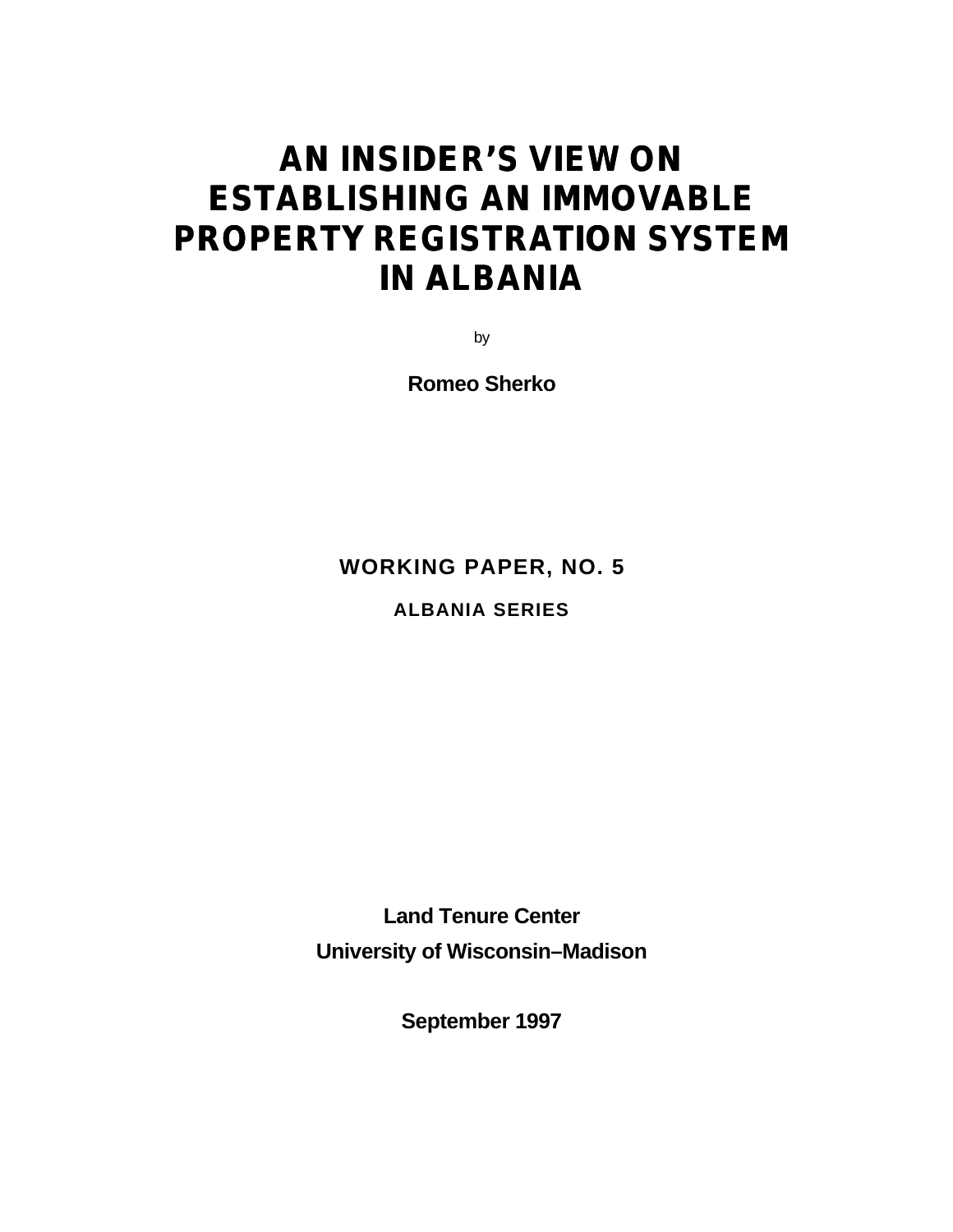This paper is an output of the Land Market Action Plan in Albania, implemented by the Project Management Unit of the Immovable Property Registration System and the Coordinative Working Group (Tirana, Albania), with support from the Government of Albania; from the Land Tenure Center, University of Wisconsin–Madison (financed by the U.S. Agency for International Development, contract no. EUR-0049-A-00-4031-00); from the European Union's PHARE; and from the Terra Institute (financed by the World Bank's Agricultural Sector Adjustment Credit project with the Albania Ministry of Agriculture and Food).

#### **Prepared for**

#### **PROJECT MANAGEMENT UNIT, IMMOVABLE PROPERTY REGISTRATION SYSTEM, TIRANA, ALBANIA**

#### **by**

#### **LAND TENURE CENTER, UNIVERSITY OF WISCONSIN–MADISON, USA**

#### **in**

#### **FEBRUARY 1995**

All views, interpretations, recommendations, and conclusions expressed in this paper are those of the authors and not necessarily those of the supporting or cooperating institutions.

> Copyright © 1997 by Romeo Sherko. All rights reserved.

> Readers may make verbatim copies of this document for noncommercial purposes by any means, provided that this copyright notice appears on all such copies.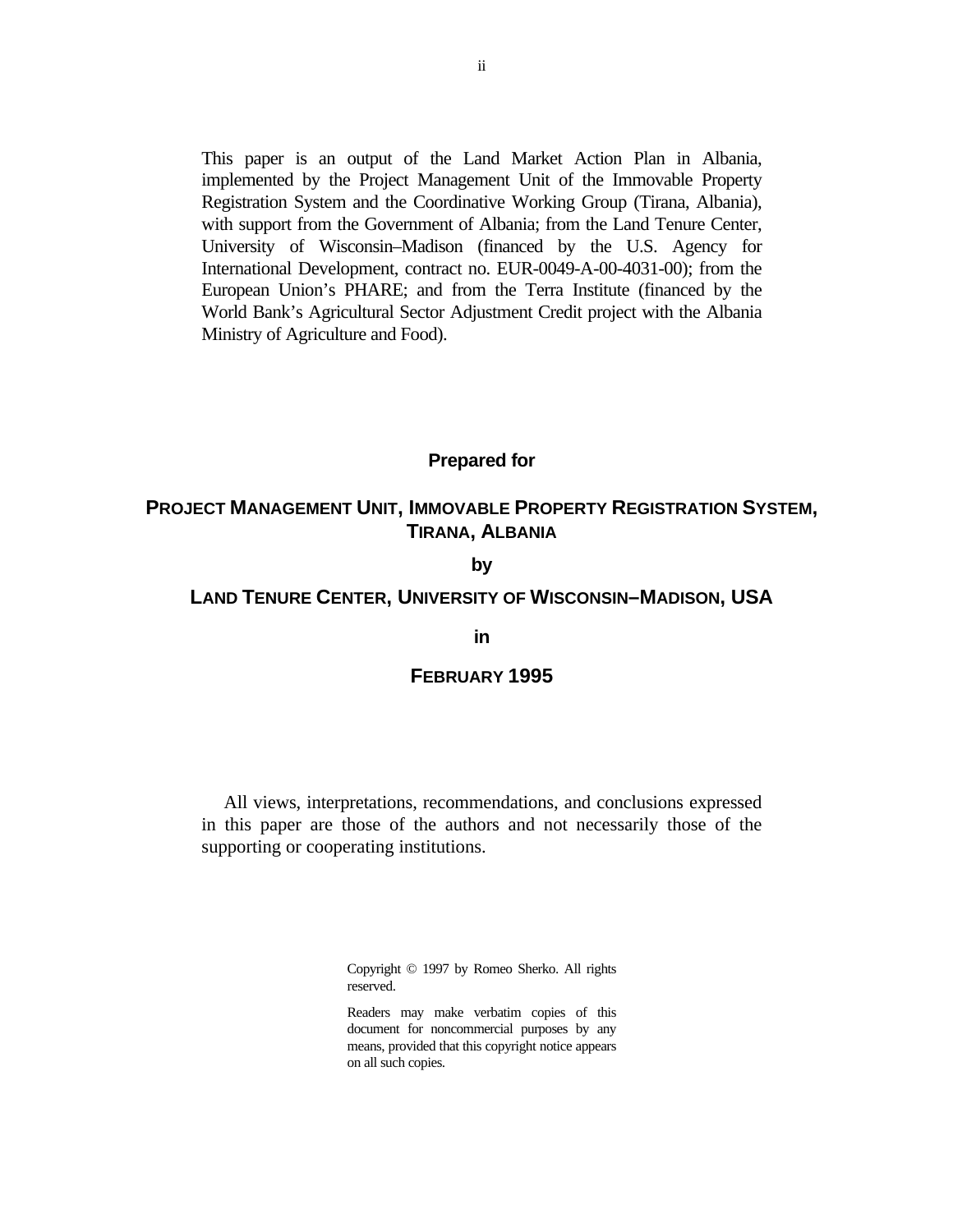### **CONTENTS**

|    |                     | Page |
|----|---------------------|------|
| 1. | <b>Difficulties</b> | 1    |
| 2. | <b>Advantages</b>   | 3    |
| 3. | <b>Planning</b>     | 4    |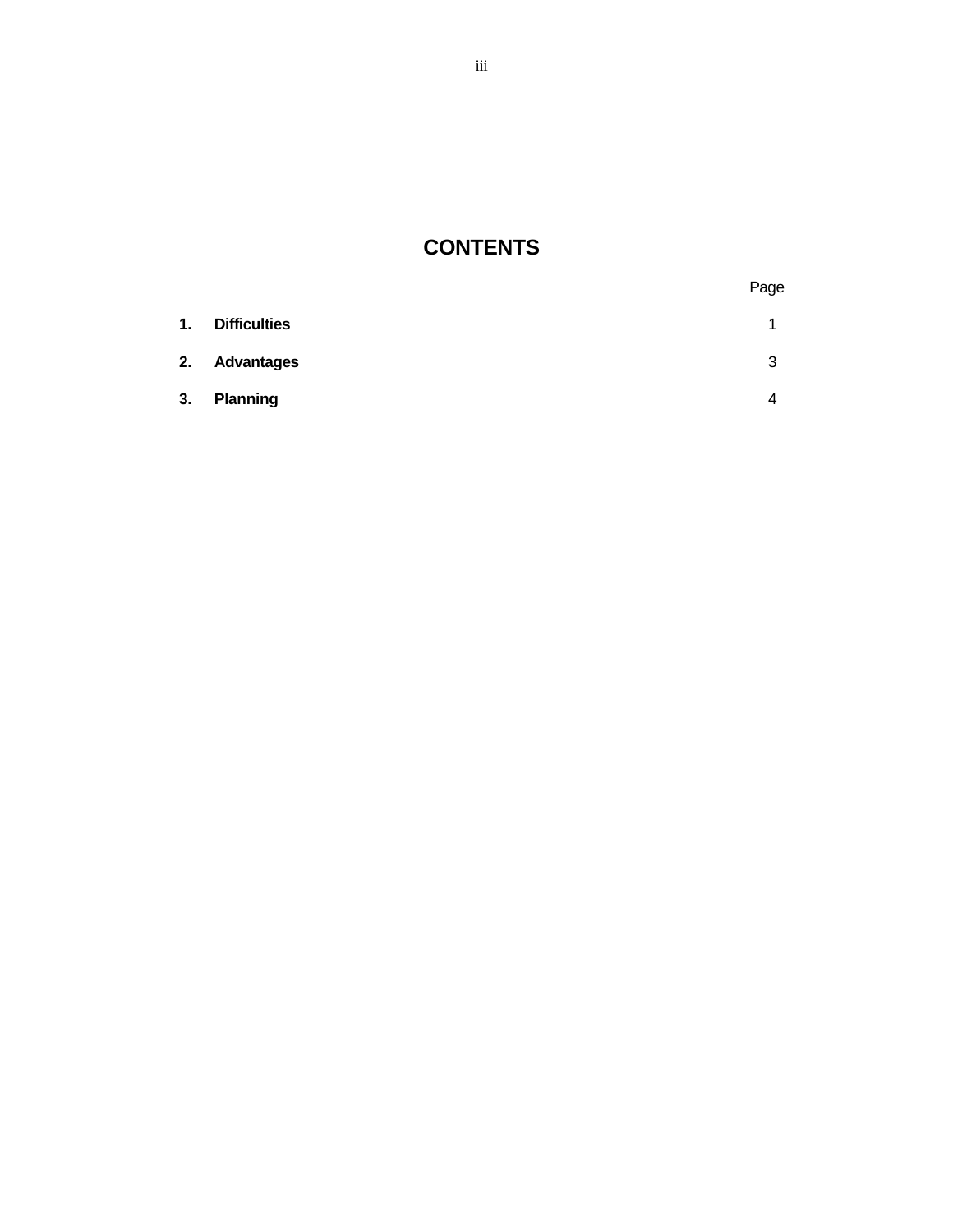### **AN INSIDER'S VIEW ON ESTABLISHING AN IMMOVABLE PROPERTY REGISTRATION SYSTEM IN ALBANIA**

by

#### **Romeo Sherko**

Computer Scientist International Computer Company (ICC, Ltd.)

> *The optimist sees the bottle half-full; the pessimist sees it half-empty.*

**Abstract:** As will become clear in this article, my position shifts from pessimist to optimist as this writing progresses. The first section presents some of the difficulties that Albania is experiencing with respect to the immovable property registration system (IPRS) project (pessimist's position). The next section offers some of the advantages to be found in the Albanian system (optimist's position). The last section considers several plans used to deal with the problems; these programs are both tactical and strategic and, in my opinion, require careful coordination to resolve the difficulties encountered.

#### **1. DIFFICULTIES**

Given that Albanians have not had a chance to see other country models concerning immovable property systems, they tend to accept the first system they see, forgetting the peculiarities of the situation in Albania which strongly influence the way and the order of doing things. At the same time, they endlessly attempt to find the best model before they even start, with the result that no model is ever adapted for use.

Until now, Albania has had an owner-based deed registry system (*hipoteka*) for recording the rights of property owners. We do not want to explain here the disadvantages of such a system compared with a parcel-based one. After a long period of study and with the help and advice of international specialists, Albanian policymakers decided to opt for a parcel-based system. But, during the initial phase of implementation, we realized that a parcel-based system should incorporate vertical properties such as apartments. Given that privatization of apartments was already well advanced in Albania and that everyone preferred clear evidence of their ownership, policymakers determined to change to a property-based (not just parcel-based) system. We think this is the proper decision for Albania.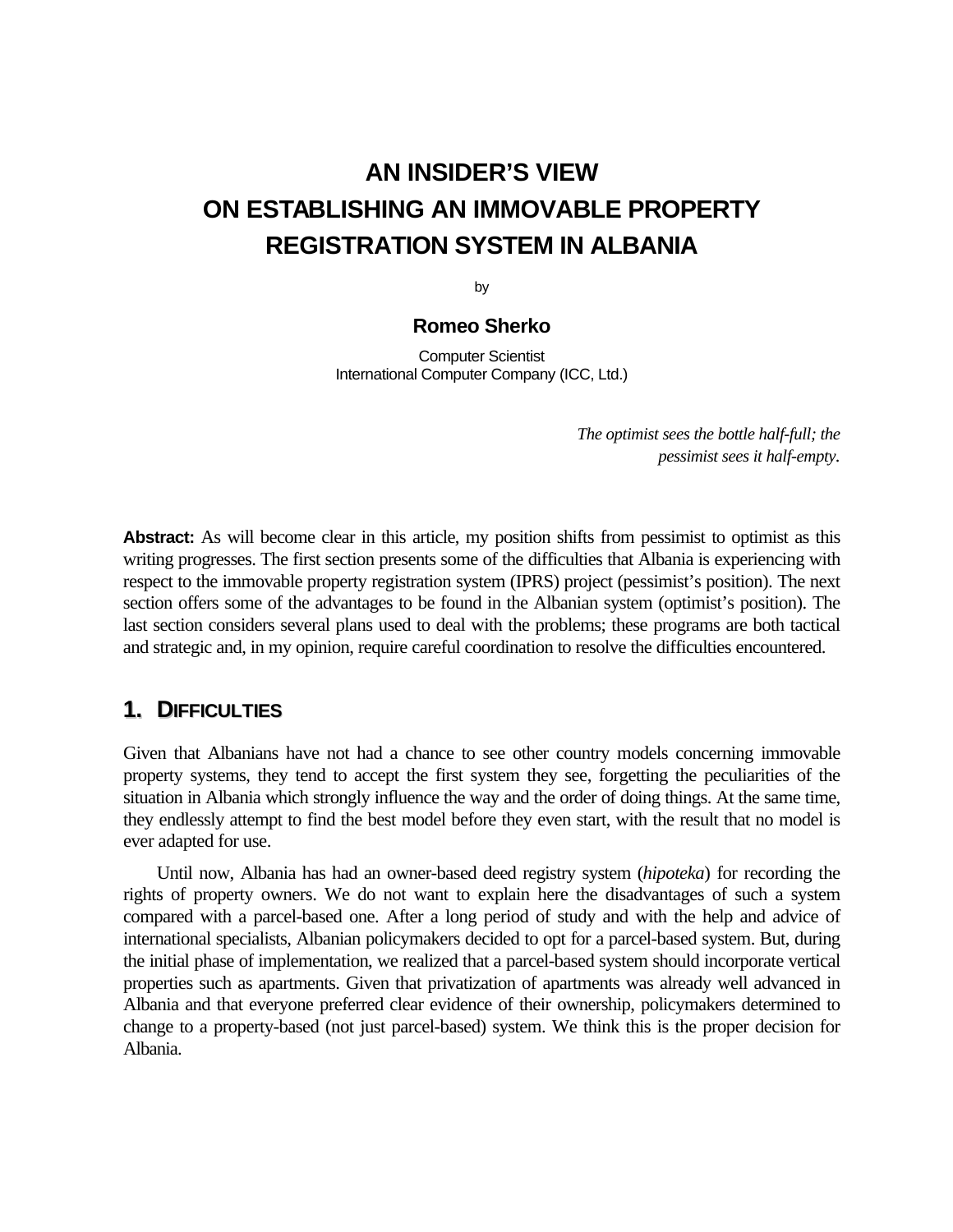Since 1991, democratic movements and changes in Albania have been rapid; at the same time, legislation on immovable property issues has been inconsistent. Few people really understand or know about immovable property legal issues, because until now legal specialists have dealt only with state-owned properties. Moreover, intergenerational contradiction is even stronger in the legal profession than in other fields, because different age groups have very different viewpoints concerning the law.

The IPRS project is not only large but also broad: many activities are included and there is a substantial amount of money to be managed. We realize that administration of such a diverse and expensive project is not easy for people who have never dealt with such scales. People tend to fear decision-making, which results in long and inconclusive meetings. Even here, there is a tendency to let the international advisers handle the difficult problems.

We have observed that both younger and older generations are not involved or particularly interested in property issues. The university and its faculties, for their part, have not provided modern education in areas such as civil engineering, law, cadastre, property registry, and the like, and there are few people who have worked in these fields and can understand the existing problems. This has caused the old style of work to dominate, that is, centrally managed and controlled decision-making, without participation and creative input by the people. It is difficult to change the opinions of older people and to persuade them to accept new opinions and ideas.

Frequently there are delays because of the bureaucratic procedures of the European Union (EU) and the U.S. Agency for International Development (USAID). There are examples where tendering procedures have remained long and drawn out due to bad organization.

The lack of coordination between the ministries and agencies involved in this project has had an additional negative influence on its progress.

One disadvantage of the old system was that information concerning immovable property was collected at different places and with different methods. Cadastral offices were more technically oriented; Hipoteka offices (property deed registries) dealt with legal aspects of ownership and used different systems of organization at different periods of time, and mapping agencies and legal institutions lacked coordination on gathering ownership information. Today our project faces the difficulty that the sources for information to be compiled are numerous and that close coordination between them is needed.

The major and the most difficult part of the project seems to be the mapping of immovable properties as part of the information eventually to be kept at the registration offices. At present, there is no scheme to give an exact answer to the following questions: which surveying and mapping methods should we use for different areas; how can these approaches be coordinated in time in order to find the most cost-effective way; which are the main training issues; and so forth. Presently, we do not have a national agency or institution to supervise all the mapping activities in Albania like many other countries have. There are some thoughts, especially from the young specialists, to institute such a coordination agency. Current techniques for surveying and mapping are highly computer-oriented, yet Albania suffers from a lack of both computer scientists who understand mapping and surveyors/cartographers who understand computers.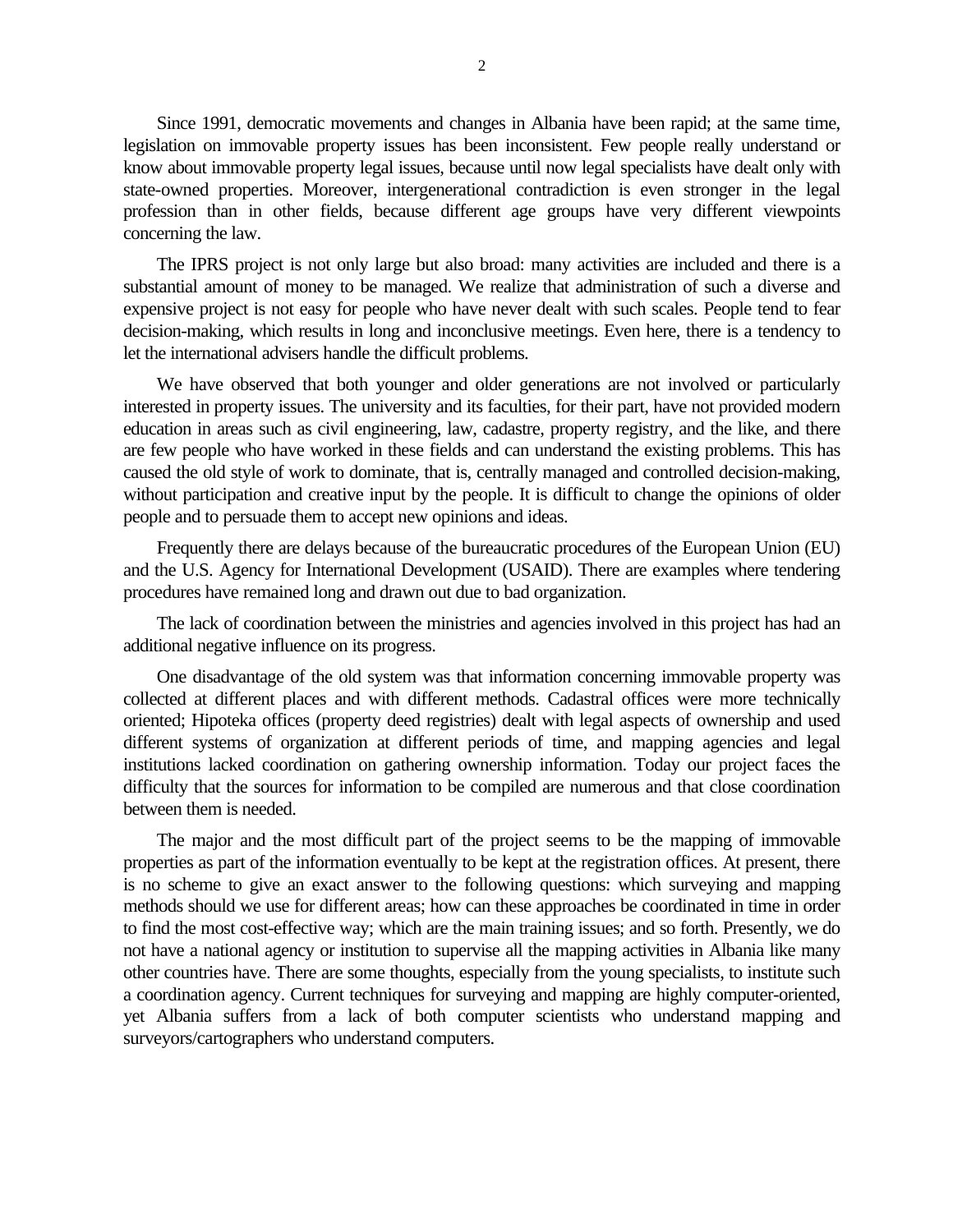As with any program, the most difficult period is the first phase. There are many difficulties encountered while processing initial registrations and establishing the operations of the registration offices. We find that the extensive experience of international advisers is not enough, for many of the Albanian problems are unique.

Passing from a system of mostly state-owned to mostly privately-owned properties has been accomplished through various laws. But complications arise because of lack of coordination between ministries, lack of experience, limited duration of international consultations, rapidity of the privatization process, and selection of improperly trained people to implement the law. For example, the district and village land commissions have not always adequately arranged the land distribution process and it is now the project's responsibility to correct the errors they made. Not all districts have well-qualified people, which can have serious implications under conditions of rapid and extensive change.

The implementation of this project becomes even more difficult to accomplish because of the poor system of communication between districts inside Albania and between Albania and other countries.

This project is financed by international agencies, and many European and American specialists are part of the technical assistance cadre working in Albania. The fact that not all the Albanian people know English well is also affecting results.

This project is dealing with immovable property which directly affects important interests; it is important to have a clear view of how the people will accept and be affected by the system. Yet there is no extensive experience with measuring the social effects and the impacts the system could have. Only limited groups of people have been seriously involved in the project at this point. The upcoming work we are talking about has many different parts and entails many different activities, but the private sector is currently not much involved in any of these activities. The work that now needs to be done is passing through private individuals and not through large, well-established private companies, because they are not yet operative in Albania and there is no strategy for developing them.

#### **2. ADVANTAGES**

The most important advantage of this IPRS project is the people who are involved—who are willing to work with the issue of setting up a novel system and who are optimistic in reaching their goal. Albania has a reserve of able specialists who are well aware of the problems to be encountered and can without delay develop a clear vision of how to solve them. There are survey, mapping, computer, legal, policy study, and land issue specialists. Although they may not be numerous, the project must create strategies to optimize use of their knowledge and experience.

The small size of the Albanian nation also offers several advantages: the amount of data to be compiled is not overwhelming, there is potentially good coordination among working entities, and issues can be generalized over particular areas.

The IPRS will be set up as a unique operation dealing with private and state properties. We have the opportunity to use the experiences of other countries, to learn from their failures and successes, and to adapt what we have learned to the Albanian situation.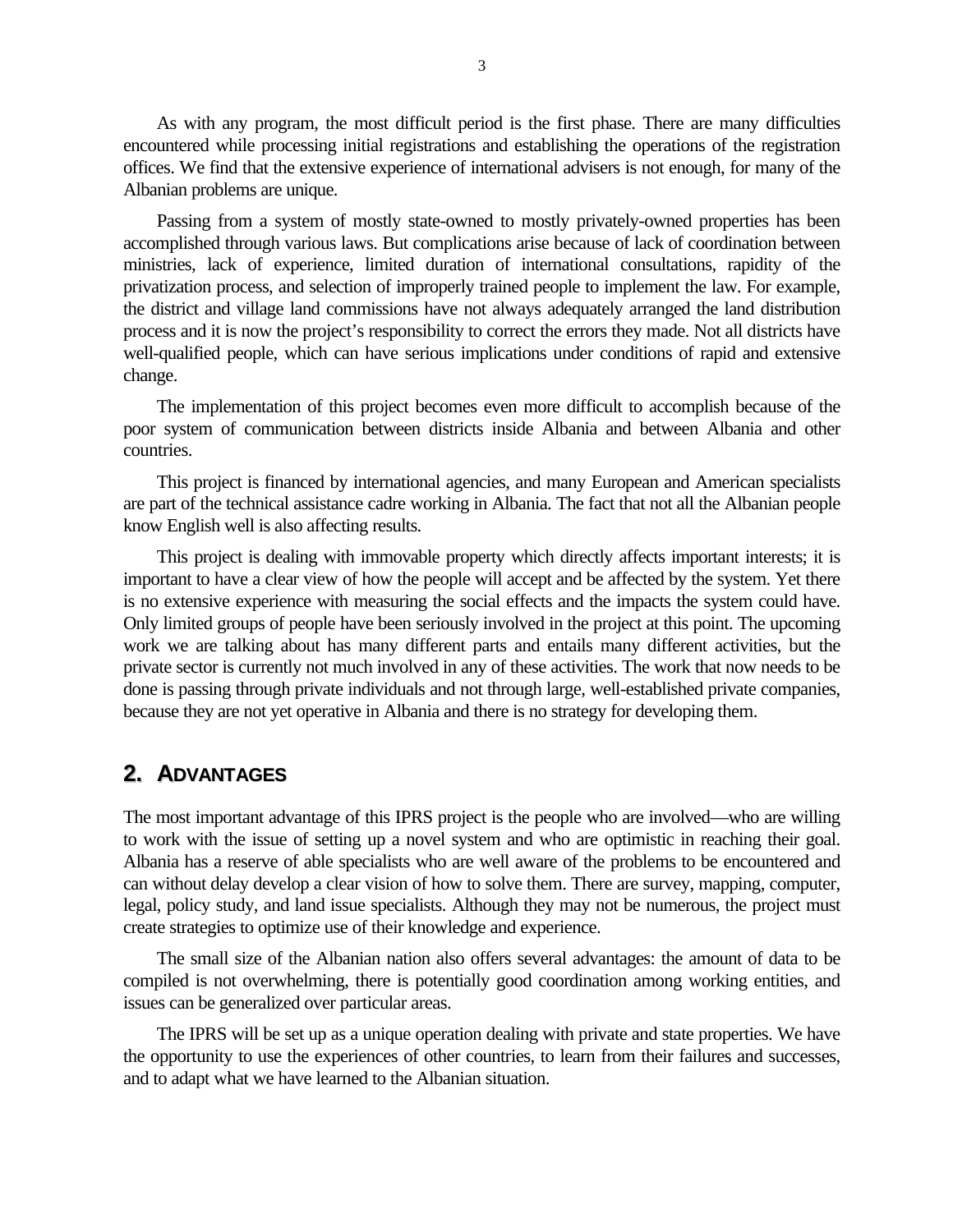The broad, diverse educational background of most Albanian specialists is an advantage. Thus, coordination between specialists is possible as well as essential for the success of this project. The absence of an army of lawyers, moreover, leaves space for a combination of legal and technical views. With an altogether weak legal profession, it is easier to make important technical proposals that will be accepted by the people who deal with legal issues.

Given that there have been conflicts among the various ministries dealing with property about the relative influence they each should have, we support the decision by law to have the chief registrar directly responsible to the Prime Minister. But we are concerned that serious problems could result if Parliament approves the Civil Code provision which allows the Ministry of Justice to deal with issues concerning immovable properties. This contradiction needs to be resolved.

The proposal of starting with some pilot districts is a good one and provides a way to look at emerging problems and find viable solutions.

The fact that this IPRS project is financed by committed international agencies and the people and institutions involved have high technical abilities is a kind of warranty for good progress.

The low average Albanian salary is advantageous to maintaining cost-effective budgets.

Albanians are accustomed to following a strict system of financial records, which is an important "habit" for a big project like this.

Despite Albania's present difficulties, we can find people in the younger generation who are able and interested in going forward to face the various problems that could emerge.

The general tendency in Albania of using the private sector should help this project as well. The fact that the land privatization process was rapid in Albania compared with the other countries of Eastern Europe is another advantage.

This project needs the cooperation of people who, until recently, were not used to private property and, today, have a genuine desire for a reliable institution to legalize their ownership interests.

This project is not entangled with political decision-making. We must view it only as an immovable property registration system to be organized for the good of everyone in our society.

#### **3. PLANNING**

The basic motto of the land registration project is: "Start with what we have and with what the most experienced people judge as most effective."

A property registration system requires fast implementation (broad privatization is ongoing); however, we must not let speed become a dominating factor in setting up the system. The job to be done needs to be planned effectively and discussed in depth with both national and international professionals.

The property registration system involves a massive data set (mapping and legal text) and needs to be guided through an extensive process of computerization. It is advisable to train people in the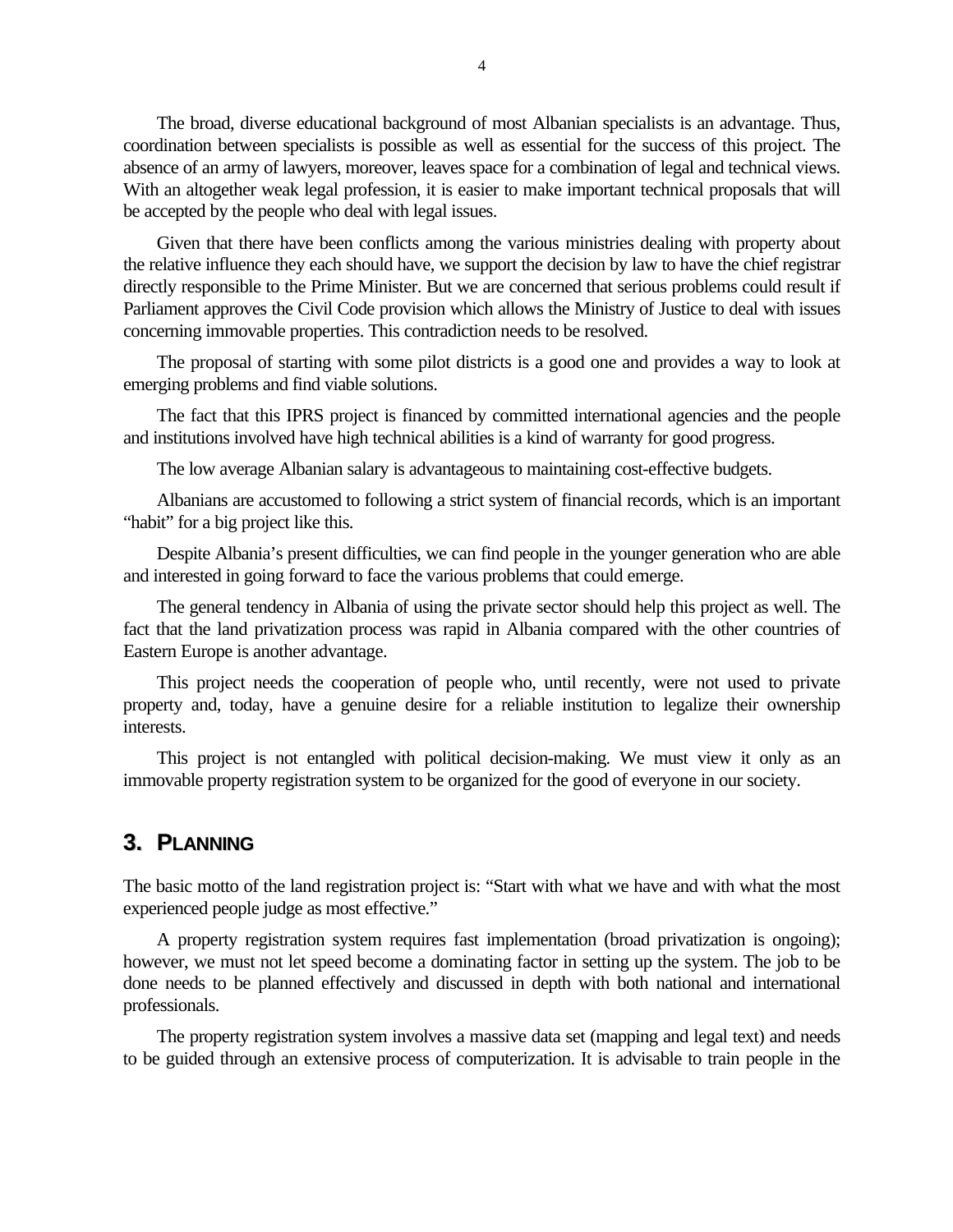capital and the districts on improving their computer knowledge and to create a Management Information System for the Project Management Unit (PMU).

The legal issues related to the registration system should be considered of primary importance, for they directly relate to the interests of the people. The technical personnel should cooperate with the legal advisers to find appropriate solutions.

A concise mapping strategy should be designed that can be used for different purposes and for different areas of the country. Within one area with the same kind of map, the procedures and the scheduling should be specified. A national surveying and mapping agency could be created to both carry out mapping and surveying activities and contract for their implementation by governmental and private bodies. The agency should also provide quality control and have the right to permit other state and private mapping and surveying companies to perform project work, which may increase the quality of the maps.

Project personnel should work on land policy studies and be encouraged to give suggestions for the other aspects of the project. Avoiding social problems that could arise from wrong solutions is more important than having the precise area of a parcel. Continual analysis of the system's cost and monitoring of the system's social and economic impacts should be undertaken.

Preparation of the operating procedures for recording the legal information of registration can begin by taking examples from other countries and adapting them to the specifics of Albania. These procedures should be easy for both the registration office staff and the general public. An interactive, realistic, and flexible system should be maintained, so different changes can be introduced in Albania.

District Council people should cooperate with solving the problem of office space once they are convinced of the importance of the registration system in Albania.

Having a multitude of translators available can lessen the severity of communication difficulties with the various international advisers. People must be trained in delicate procedures for interaction with EU and USAID.

Private business can be strategically involved in solving sundry problems, especially in the surveying and mapping sector.

University departments, that is, centers of education for young people, can cooperate with the IPRS project by changing their curriculums.

Albanian specialists can be sent abroad to gain qualifications in conjunction with the needs of the project. China provides a good example for the formulation of such international programs; once the Chinese government invested in the education of its specialists, the country had its own experts in most fields of national endeavor. Convincing the Albanian people of the advantages of trying modern solutions can impel them away from their old ways of doing things.

Possibilities for setting up concrete subprojects can be defined in the IPRS action plan, and proposals can be submitted to foreign countries and agencies which have specific allowances in their budgets for developing countries.

Work with pilot districts can intensify in this phase of development in order to locate the roots of particular problems. At the same time, project preconditions can be established in other districts in order to solve these problems more quickly and effectively.